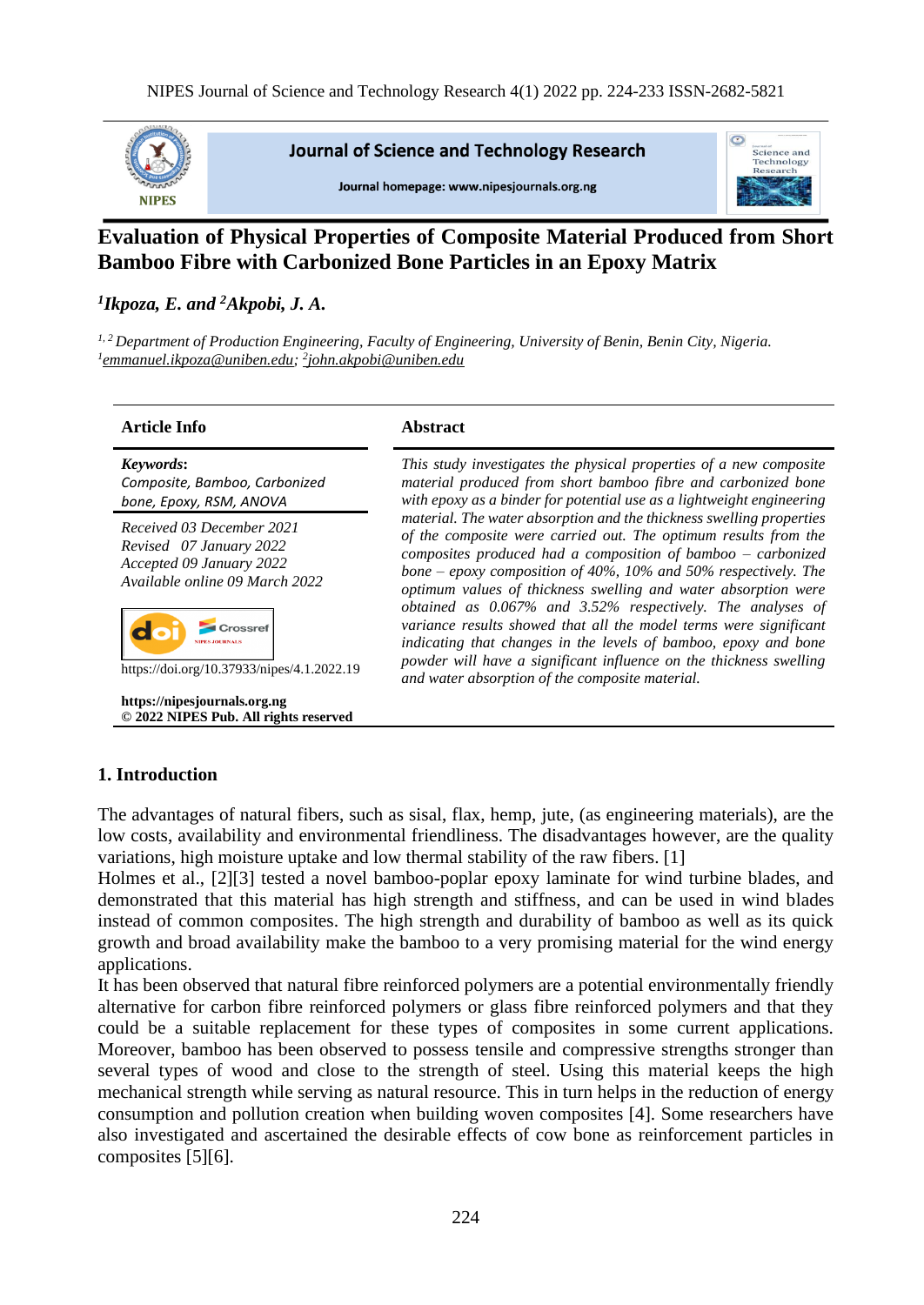Tests [7] were carried out to determine the water absorption and thickness swelling properties of the composite material produced from continuous bamboo fibre with carbonized bone particles in an epoxy matrix. The optimum values for water absorption and thickness swelling as 6.55% and 0.09% respectively.

Also, an evaluation of the mechanical properties of composite material produced from continuous bamboo fibre with carbonized bone particles in an epoxy matrix was done by [8]. The optimum values of modulus of rupture, modulus of elasticity, and tensile stress for the composite were obtained as 110.50 MPa, 13130.70 MPa, and 8448.41 MPa respectively.

This study evaluates the water absorption and thickness swelling properties of a composite material produced from short bamboo fibre with carbonized bone particles in an epoxy matrix for its suitability in deployment as a lightweight engineering material.

# **2. Materials and Methods**

# **2.1. Material Collection and Pretreatment**

Freshly harvested bamboo (bambusa vulgaris) was gotten from a wood shop in Benin City. The bamboo culms were cut at each node and processed into strips of size range 15-25 mm to ensure the bamboo was semi flat and not curved. The strips were soaked in 0.1 M sodium hydroxide solution for 72 hours in order to remove the lignin content of the bamboo [9]. The bamboo strips were thereafter rinsed with distilled water to neutrality, dried in air and later heated at  $110 \degree C$  for two hours in an oven until they were dry. The Edwards Rolling Machine in the sheet metal lab at the Faculty of Engineering workshop in University of Benin was employed to press and splinter the bamboo. The fibres were obtained from these splintered bamboo manually. The diameter of the fibres ranged from 0.8 mm to 2.3 mm. The fibre strips were then cut to obtain short bamboo fibre (see Plate 1). The length of the short fibres ranged from 2.00 mm to 5.00 mm. Table 1 shows the average fibre diameter from a sample size of 20 fibres, along with their standard deviation.

| Table 1: Dimensions of short bamboo fibres. |                    |  |
|---------------------------------------------|--------------------|--|
| Minimum length                              | 2.00 millimetres   |  |
| Maximum length                              | 5.00 millimetres   |  |
| Average length                              | 3.72 millimetres   |  |
| <b>Standard Deviation</b>                   | 1.0451 millimetres |  |



Plate 1: A sample of the short fibres

Cow bone which was carbonized in a crucible furnace at about 550  $\degree$ C for 45 min, was obtained at an animal feed processing factory in Benin City. The carbonized cow bone was crushed and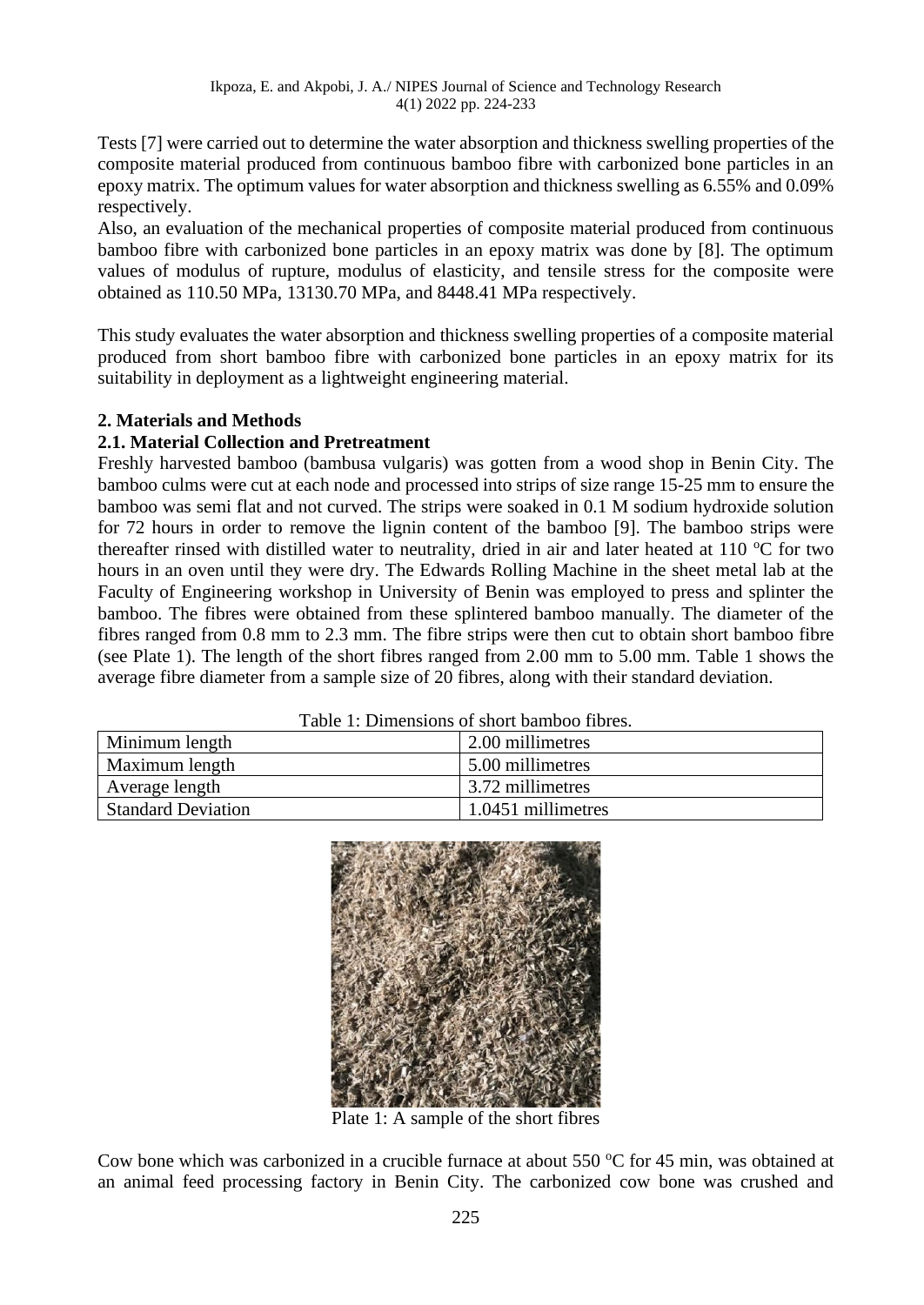grounded to powder. It was thereafter sieved to obtain a fine particle size distribution using a sieve size of 212 μm. Epoxy resin and catalyst which served as the matrix binder was obtained under the brand name of Epochem 105 Resin and Epochem 205 epoxy curing agent, from Epoxy Oilserv Nigeria Ltd, located in Port-Harcourt, Rivers State, Nigeria.

## **2.2. Composite Experimental Sample Formation and Testing**

The experimental set up for producing the composite was planned using a three-variable simplexlattice mixture experimental design with three variables serving as mixture components. This choice of the design was based on the fact that it has been established by numerous researchers as the best experimental design for production formulation in the field of engineering [10][11]. It is often employed whenever the components form a simplex region. Since the number of points may be equal to just the number needed to estimate the model, the simplex-lattice design was augmented to allow for detection of lack of fit. For this purpose, the overall centroid was added to the check blends (50-50 combinations of the center point and each vertex). Five replications of the design points was done in order to appropriately estimate the lack of fit from the pure error. This took the total number of experimental runs to 15 which was implemented in the Design Expert® software version 7.0.0, (Stat-ease, Inc. Minneapolis, USA). The Design Expert® software was used to develop the statistical models to relate the input factors to the chosen responses. The factors investigated in this study as well as their respective ranges are shown in Table 1. The relationship between the components of the mixture which also represent factors of the design is shown in Equations 1 and  $2<sub>1</sub>$ 

|              | Unit | Variable levels |           |            |
|--------------|------|-----------------|-----------|------------|
| Factors      |      | Symbols         | Low level | High level |
| Bamboo fibre | %    | $X_1$           | 40        | 45         |
| Epoxy        | $\%$ | $X_2$           | 45        | 50         |
| Bone powder  | $\%$ | $X_3$           | 10        | 15         |

Table 2: Coded and actual levels of the factors for the composites

| $0 \le X_i \le 100$ |  |
|---------------------|--|
|---------------------|--|

where,  $i = 1, 2, 3$ 

$$
X_1 + X_2 + X_3 = 100
$$

Equations 1 and 2 show that the components of the mixture formulation are not independent implying that changes in the levels of one component affect those of the others [12].

(1)

(2)

The test samples of the prepared short bamboo fibre, the carbonized bone particles, and the epoxy resin with the corresponding mixing ratio of the hardener (catalyst) were measured out respectively in weights using a digital electronic scale having an accuracy of 0.01g into a pan in batches according to the experimental design matrix. The epoxy and hardener were prepared according to the manufacturer's specification. Each configuration was homogeneously mixed and put into the preformed wooden mould with dimensions based on ASTM D638 which had been previously rubbed with a petroleum jelly for the purpose of ease of extraction of the cured specimens. A pressure of about 80 kN was applied to the composite. It was allowed to cure at room temperature for 24 hours before extraction. The cured specimens were placed in distilled water for a period of 24 hours and thereafter their thickness swelling and water absorption properties were measured.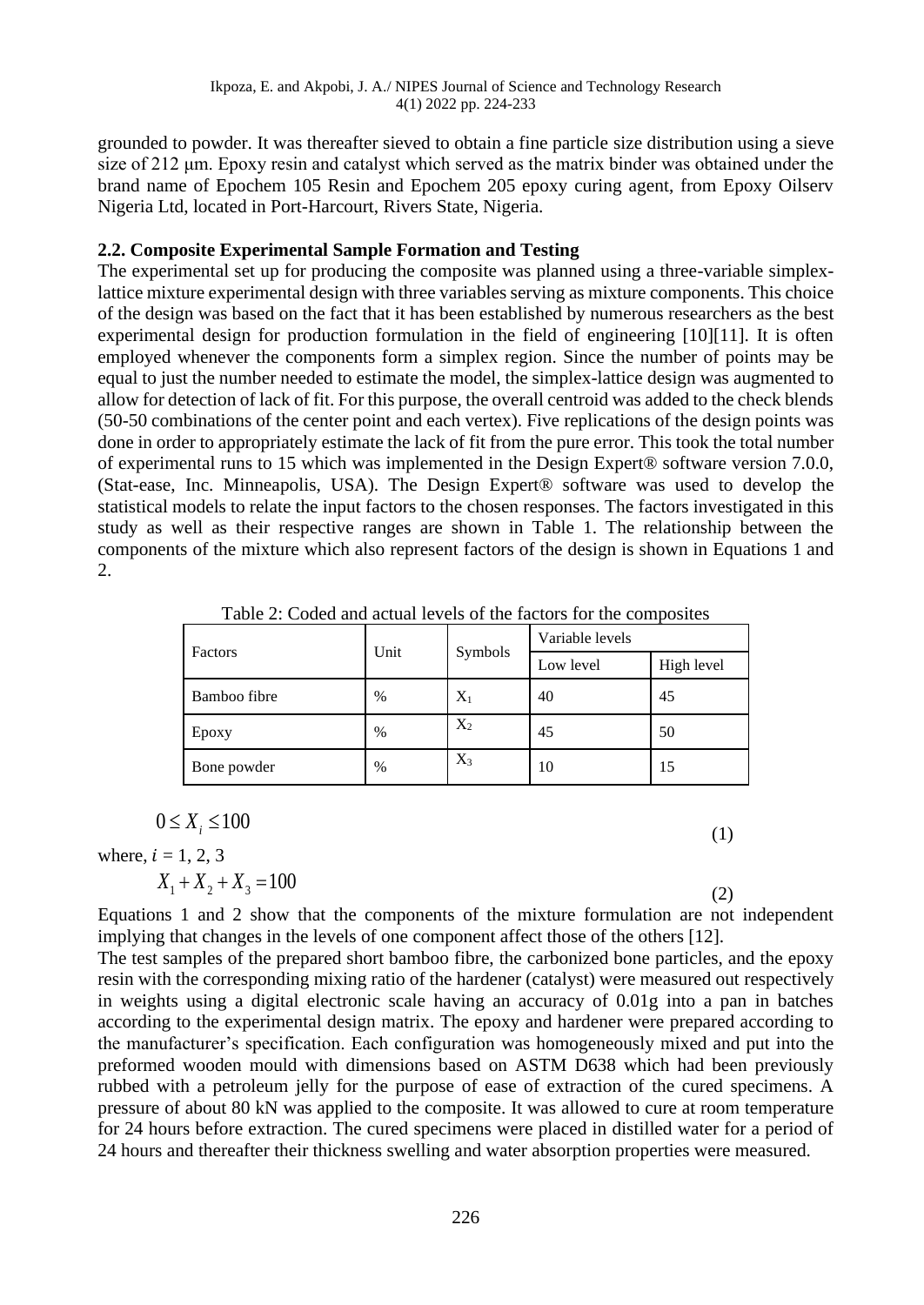#### **3. Results and Discussion**

#### **3.1. Analysis of Statistical Models**

The statistical analysis of the chosen models was done by fitting the models to the experimental data as obtained from the mixture experimental design. The special cubic model was fitted to the experimental data for the responses (thickness swelling and water absorption). The fitting of the appropriate models to the respective experimental data was achieved through multiple regression analysis which culminated in the estimation of the unknown model parameters. Substitution of the estimated model parameters into the respective models produced the final models for predicting the responses. The final model equations representing these responses in terms of the input factors, bamboo fibre level (X1), epoxy level (X2) and bone powder level (X3) are presented thus.<br> *Thickness swelling* =  $95.21X_1 - 83.00X_2 - 605.39X_3 + 3.66X_1X_2$ 

nickness *swelling* = 95.21
$$
X_1
$$
 – 83.00 $X_2$  – 605.39 $X_3$  + 3.66 $X_1X_2$  (3)

$$
1\text{ }n \text{ }c \text{ }k \text{ }n \text{ }c \text{ }s \text{ }m \text{ }s \text{ }m \text{ }g \text{ } = 95.21X_1 - 83.00X_2 - 605.39X_3 + 3.66X_1X_2 + 16.65X_1X_3 + 15.31X_2X_3 - 0.38X_1X_2X_3 \tag{3}
$$

(4)

$$
+16.65X_1X_3 + 15.31X_2X_3 - 0.38X_1X_2X_3
$$
  
Water absorption = 67.23X<sub>1</sub> + 59.23X<sub>2</sub> + 525.10X<sub>3</sub> - 2.55X<sub>1</sub>X<sub>2</sub>  
-13.51X<sub>1</sub>X<sub>3</sub> - 12.72X<sub>2</sub>X<sub>3</sub> + 0.30X<sub>1</sub>X<sub>2</sub>X<sub>3</sub>

$$
67.23X_1 + 59.23X_2 + 525.10X_3 - 2.55X_1X_2
$$
  
- 13.51X<sub>1</sub>X<sub>3</sub> - 12.72X<sub>2</sub>X<sub>3</sub> + 0.30X<sub>1</sub>X<sub>2</sub>X<sub>3</sub>

Equations 3 and 4 were used to predict the thickness swelling and the water absorption for the composite. The results are shown in Tables 3 and 4. For all the results obtained for all the responses under investigation, it was observed that the model predicted results were very similar to the experimental results. This is an indication of the validity of the statistical models developed to predict the responses.

|                | Actual values of factors |                 |                    | Response $(\%)$      |                      |
|----------------|--------------------------|-----------------|--------------------|----------------------|----------------------|
| Run            | Bamboo (%)               | $E$ poxy $(\%)$ | Bone powder $(\%)$ | Actual<br>Experiment | <b>RSM</b> Predicted |
| 1              | 40.00                    | 45.00           | 15.00              | 0.17                 | 0.17                 |
| $\overline{2}$ | 45.00                    | 45.00           | 10.00              | 0.17                 | 0.17                 |
| 3              | 41.70                    | 46.70           | 11.70              | 0.12                 | 0.12                 |
| 4              | 40.80                    | 45.80           | 13.30              | 0.10                 | 0.10                 |
| 5              | 40.00                    | 50.00           | 10.00              | 0.07                 | 0.07                 |
| 6              | 43.30                    | 45.80           | 10.80              | 0.15                 | 0.15                 |
| 7              | 42.50                    | 47.50           | 10.00              | 0.13                 | 0.14                 |
| 8              | 42.50                    | 47.50           | 10.00              | 0.14                 | 0.14                 |
| 9              | 45.00                    | 45.00           | 10.00              | 0.17                 | 0.17                 |
| 10             | 42.50                    | 45.00           | 12.50              | 0.12                 | 0.11                 |
| 11             | 40.00                    | 47.50           | 12.50              | 0.00                 | 0.00                 |
| 12             | 40.00                    | 45.00           | 15.00              | 0.18                 | 0.17                 |
| 13             | 40.80                    | 48.30           | 10.80              | 0.07                 | 0.08                 |
| 14             | 42.50                    | 45.00           | 12.50              | 0.11                 | 0.11                 |
| 15             | 40.00                    | 50.00           | 10.00              | 0.06                 | 0.07                 |

Table 3: Experimental and RSM predicted results for thickness swelling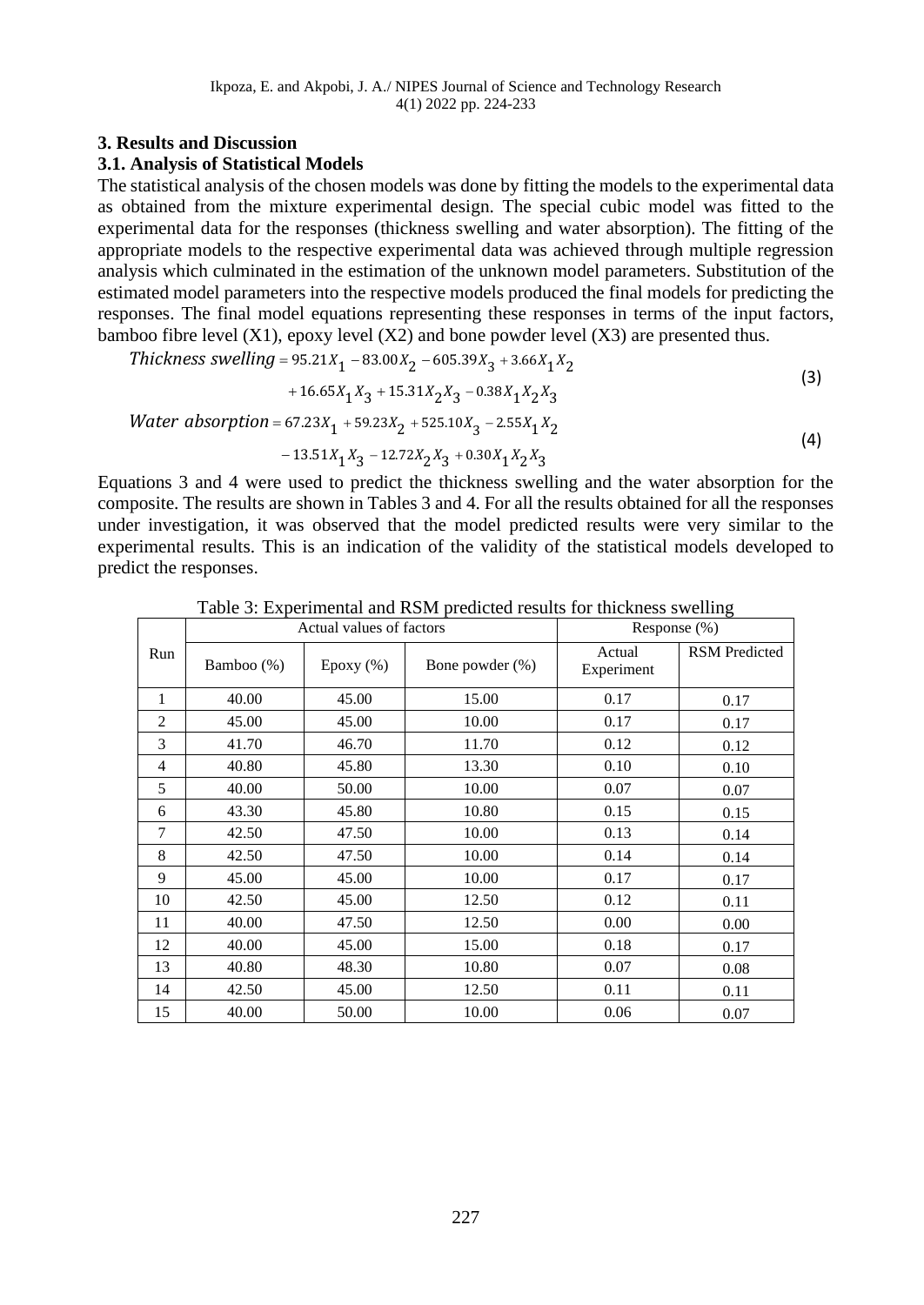Ikpoza, E. and Akpobi, J. A./ NIPES Journal of Science and Technology Research 4(1) 2022 pp. 224-233

|                | Actual values of factors |                 |                    |                      | Response (%)         |
|----------------|--------------------------|-----------------|--------------------|----------------------|----------------------|
| Run            | Bamboo (%)               | $E$ poxy $(\%)$ | Bone powder $(\%)$ | Actual<br>Experiment | <b>RSM</b> Predicted |
| 1              | 40.00                    | 45.00           | 15.00              | 5.60                 | 5.60                 |
| $\overline{2}$ | 45.00                    | 45.00           | 10.00              | 9.10                 | 9.10                 |
| 3              | 41.70                    | 46.70           | 11.70              | 8.30                 | 8.30                 |
| $\overline{4}$ | 40.80                    | 45.80           | 13.30              | 7.20                 | 7.20                 |
| 5              | 40.00                    | 50.00           | 10.00              | 3.60                 | 3.50                 |
| 6              | 43.30                    | 45.80           | 10.80              | 8.70                 | 8.70                 |
| $\overline{7}$ | 42.50                    | 47.50           | 10.00              | 7.20                 | 7.20                 |
| 8              | 42.50                    | 47.50           | 10.00              | 7.20                 | 7.20                 |
| 9              | 45.00                    | 45.00           | 10.00              | 9.10                 | 9.10                 |
| 10             | 42.50                    | 45.00           | 12.50              | 7.40                 | 7.40                 |
| 11             | 40.00                    | 47.50           | 12.50              | 5.90                 | 5.90                 |
| 12             | 40.00                    | 45.00           | 15.00              | 5.60                 | 5.60                 |
| 13             | 40.80                    | 48.30           | 10.80              | 6.40                 | 6.40                 |
| 14             | 42.50                    | 45.00           | 12.50              | 7.40                 | 7.40                 |
| 15             | 40.00                    | 50.00           | 10.00              | 3.50                 | 3.50                 |

Table 4: Experimental and RSM predicted results for water absorption

## **3.2. Analysis of Variance of Models**

The statistical significance and fit of the models developed were assessed using analysis of variance (ANOVA). The results are shown in Tables 5 and 6. The ANOVA results for thickness swelling and water absorption for the composite are respectively shown in Tables 5 and 6. Significance of the model terms are considered acceptable to if they have a p value less than 0.05. This is usually interpreted to mean that changes in the values of the factor represented by that model term will have a significant effect on the response under consideration [13]. Conversely, model terms with p values greater than 0.05 are not considered significant and this means that that factor does not significantly influence the response under consideration. The results indicates that the models developed to predict the thickness swelling and water absorption were all significant. This can be seen from the fact that the model p value in all cases was very much less than  $0.05$  ( $p < 0.0001$ ). This implies that the models were adequate for predicting their corresponding responses. The lack of fit of the models developed to predict the thickness swelling and water absorption was not significant. The level of fit indicates the degree of agreement between the experimental observations and the model predictions [14].

| Source         | Sum of<br>Squares | Degree of<br>freedom | Mean square | F value  | p value  |
|----------------|-------------------|----------------------|-------------|----------|----------|
| Model          | 0.0340            | 6                    | 5.69E-03    | 248.3000 | < 0.0001 |
| Linear mixture | 0.0170            | $\overline{c}$       | 8.63E-03    | 376.2100 | < 0.0001 |
| $X_1X_2$       | 4.53E-04          |                      | 4.53E-04    | 19.7800  | 0.0021   |
| $X_1X_3$       | 4.36E-03          | 1                    | 4.36E-03    | 190.2300 | < 0.0001 |
| $X_2X_3$       | 0.0120            | 1                    | 0.012       | 529.2500 | < 0.0001 |
| $X_1X_2X_3$    | 2.24E-03          | 1                    | 2.24E-03    | 97.8300  | < 0.0001 |
| Residual       | 1.83E-04          | 8                    | 2.29E-05    |          |          |
| Lack of fit    | 7.91E-06          | 3                    | 2.64E-06    | 0.0750   | 0.9708   |
| Pure error     | 1.76E-04          | 5                    | 3.51E-05    |          |          |
| $\sim$         | 0.0210            | 1A                   |             |          |          |

Table 5: ANOVA results for model representing thickness swelling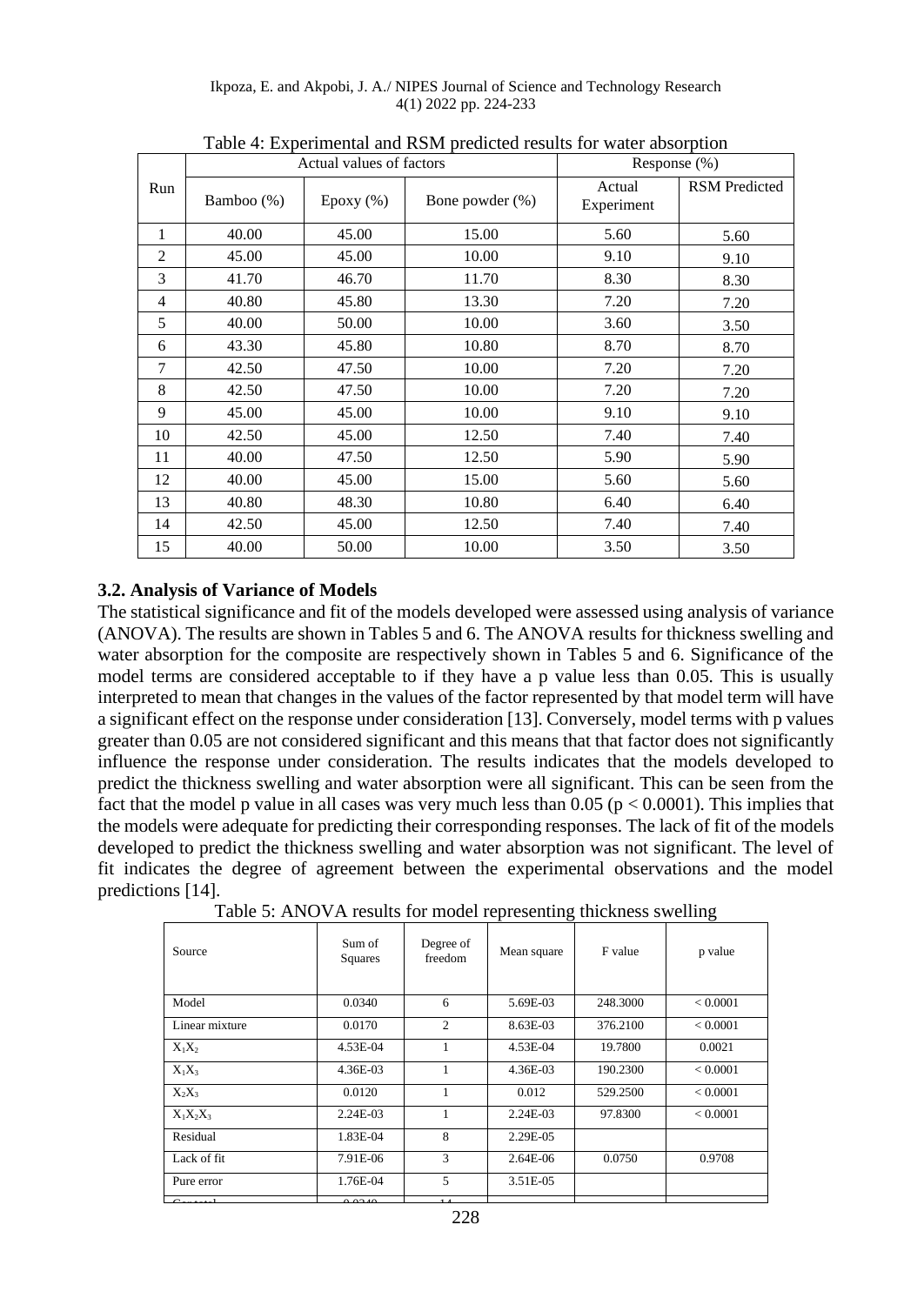| Ikpoza, E. and Akpobi, J. A./ NIPES Journal of Science and Technology Research |
|--------------------------------------------------------------------------------|
| $4(1)$ 2022 pp. 224-233                                                        |

| raoiv v.       |                   |                      |                |              |          |
|----------------|-------------------|----------------------|----------------|--------------|----------|
| Source         | Sum of<br>Squares | Degree of<br>freedom | Mean<br>square | F value      | p value  |
| Model          | 42.9200           | 6                    | 7.1500         | 4816.880000  | < 0.0001 |
| Linear mixture | 35.3400           | $\overline{2}$       | 17.6700        | 11896.620000 | < 0.0001 |
| $X_1X_2$       | 1.0600            | 1                    | 1.0600         | 715.5100     | < 0.0001 |
| $X_1X_3$       | 1.17E-03          | 1                    | 1.17E-03       | 0.7900       | 0.4010   |
| $X_2X_3$       | 1.4500            | 1                    | 1.4500         | 978.0700     | < 0.0001 |
| $X_1X_2X_3$    | 1.3000            | 1                    | 1.3000         | 875.1900     | < 0.0001 |
| Residual       | 0.0120            | 8                    | 1.49E-03       |              |          |
| Lack of fit.   | 5.75E-04          | 3                    | 1.92E-04       | 0.0850       | 0.9654   |
| Pure error     | 0.0110            | 5                    | $2.26E-03$     |              |          |
| Cor total      | 42.9300           | 14                   |                |              |          |

Table 6: ANOVA results for model representing water absorption

Another parameter which was further used to assess the fit of the models developed was the goodness of fit. The goodness of fit parameters such as coefficient of determination  $(R^2)$ , adjusted coefficient of determination (adjusted  $\mathbb{R}^2$ ), predicted coefficient of determination (predicted  $\mathbb{R}^2$ ), coefficient of variation, standard deviation, adequate precision were adopted to further assess the fit of the models for predicting the responses. The results are shown in Table 7. The  $\mathbb{R}^2$  value was greater than 0.99 for the models considered. The  $R^2$  value is used to assess the level of fit between a model and experimental results. As can be seen from the results presented in Table 7, the models were characterised by high  $R^2$  values indicating very good fit between the experimental observations and model predictions. The adjusted  $\mathbb{R}^2$  value was another important parameter used to assess the fit of the models. There should be an excellent agreement between the  $\mathbb{R}^2$  value and the adjusted  $\mathbb{R}^2$ value for a good fit. The value of standard deviation was small compared to the mean of the observations, an indication that there was very little deviation between the individual experimental results compared to the mean value. This is a further confirmation of the very good fit of the model to the experimental results. The coefficient of variation (CV) was small for all the models considered.

| Parameter               | <b>Thickness</b><br>swelling | Water<br>absorption |
|-------------------------|------------------------------|---------------------|
| $\mathbb{R}^2$          | 0.9947                       | 0.9997              |
| Adjusted $\mathbb{R}^2$ | 0.9907                       | 0.9995              |
| Mean                    | 0.1200                       | 6.8000              |
| Standard deviation      | 0.0048                       | 0.0390              |
| CV                      | 4.0600                       | 0.5700              |
| Adeq. Precision         | 53.3200                      | 211.6200            |

Table 7: Goodness of fit statistics for response models.

### **3.3. Model Diagnostics**

In other to assess the accuracy and indeed the adequacy for the intended purpose, diagnosis of the models developed to predict the responses for the composite also carried out. The normal probability plots for the models representing the thickness swelling and water absorption for the composite produced are shown in Figures 1 and 2. From the results obtained, the residuals of the models did follow a normal distribution as seen from the fact that the points clustered around the straight line.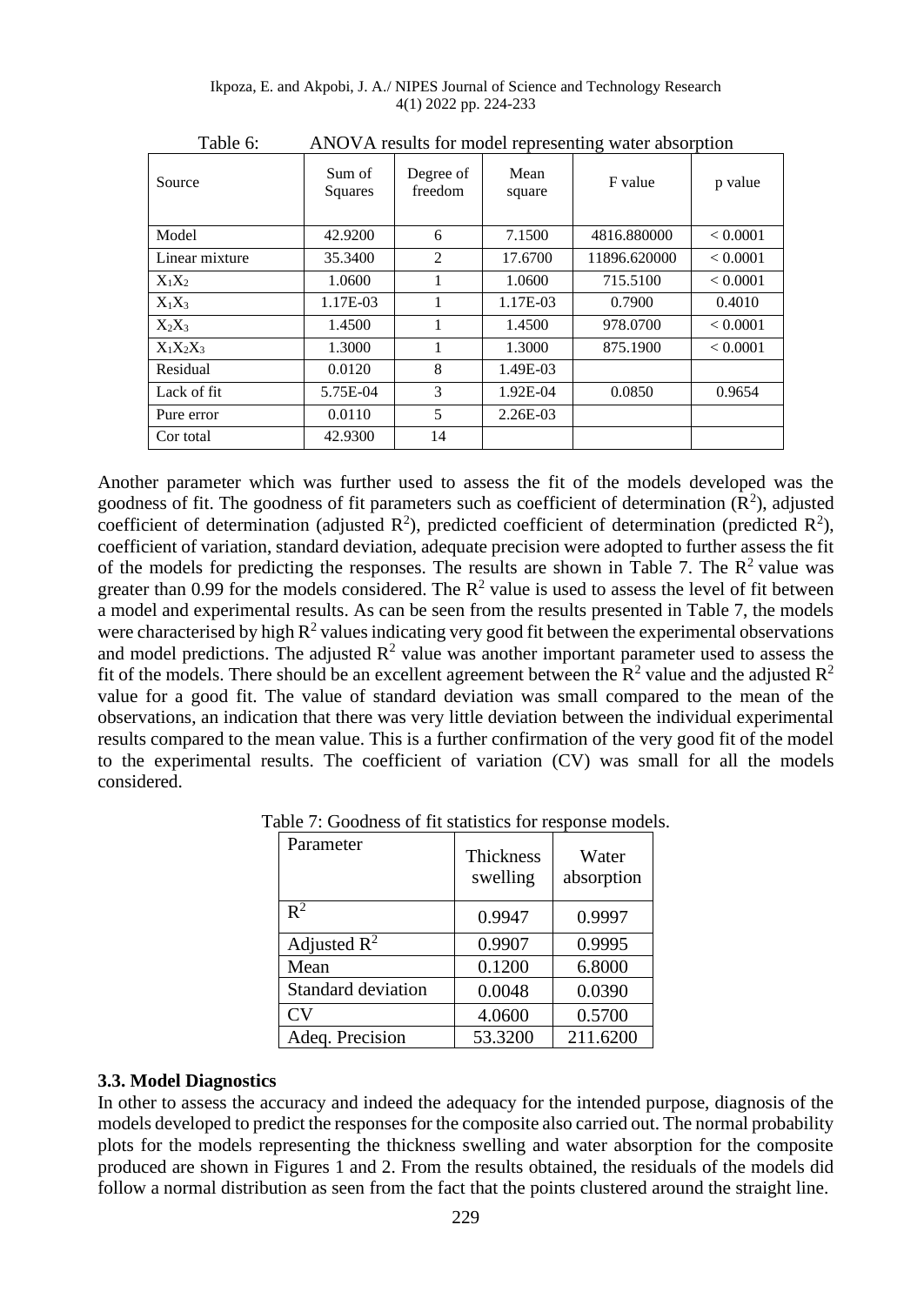Ikpoza, E. and Akpobi, J. A./ NIPES Journal of Science and Technology Research 4(1) 2022 pp. 224-233



Y: Normal % Probability

Figure 1: Normal probability plot for model representing thickness swelling.



Figure 2: Normal probability plot for model representing water absorption.

#### **3.4. Validation of RSM Model Results**

The models results were validated by comparing their values with those obtained from the actual experiments. This was done in the form of parity plots which shows the comparison. Figures 3 and 4 show the parity plots for the models representing the two responses for the composite. Figures 3 and 4, reveals that there was significant fit between the experimental results and the model predictions because all the points clustered around the 45° diagonal line.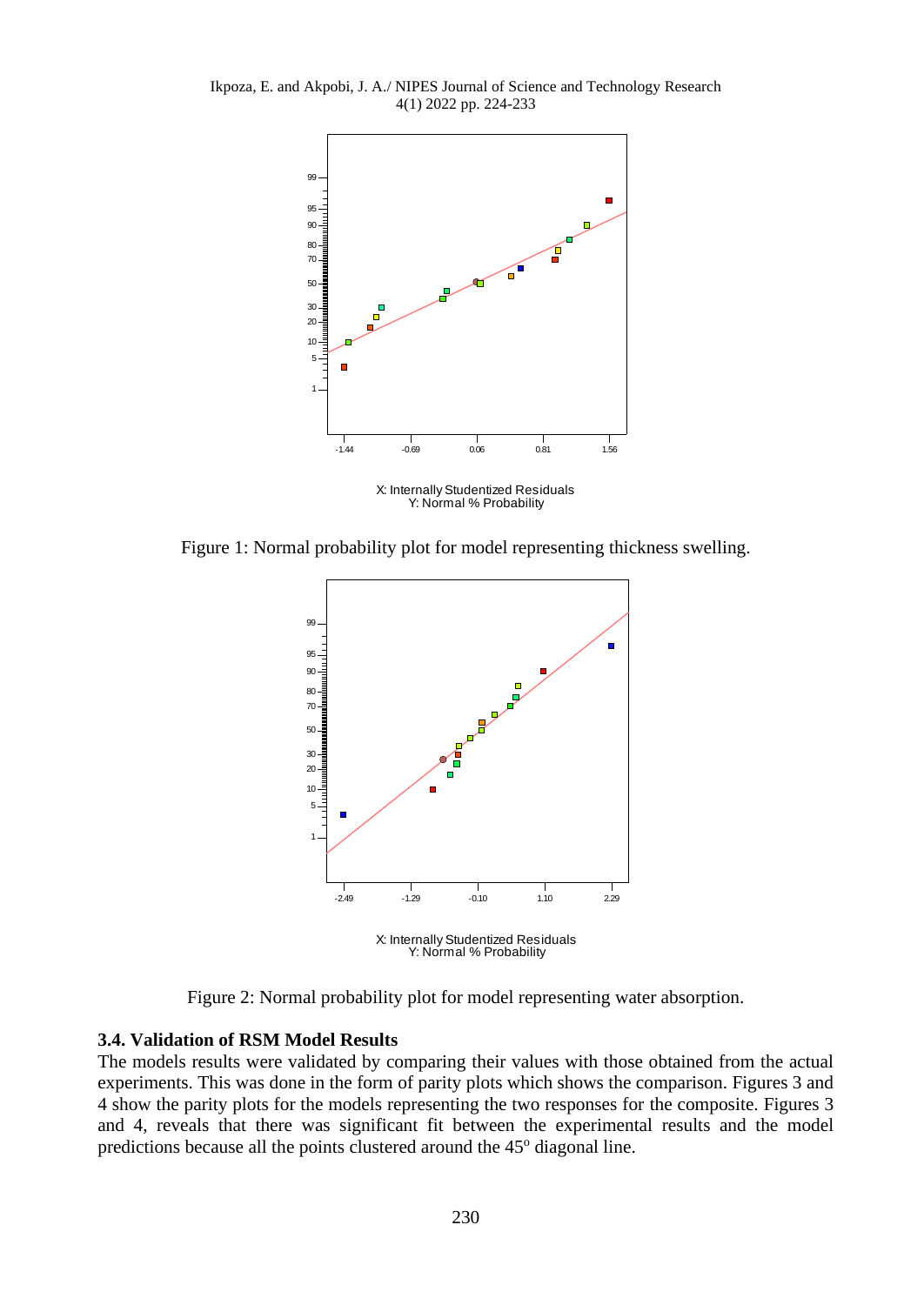Ikpoza, E. and Akpobi, J. A./ NIPES Journal of Science and Technology Research 4(1) 2022 pp. 224-233



Figure 3: Parity plot for model representing thickness swelling.



Figure 4: Parity plot for model representing water absorption.

### **3.5. Optimisation of Input Factors and Responses**

The responses and the corresponding input factors were optimised using numerical optimisation. The thickness swelling and water absorption were both minimized. This is because they needed to be minimized for better productivity. After evaluating the model graphs and the solutions suggested by the numerical optimisation package, the optimum conditions were chosen as the one with the highest desirability value. Table 8 shows the optimisation results. This optimal point was chosen with the highest desirability of 0.968. The optimum values of thickness swelling and water absorption for the composite for the wind turbine blades produced from the short bamboo fibre were obtained as 0.067% and 3.52% respectively. The corresponding values of bamboo, epoxy and bone powder were 40%, 50% and 10% respectively.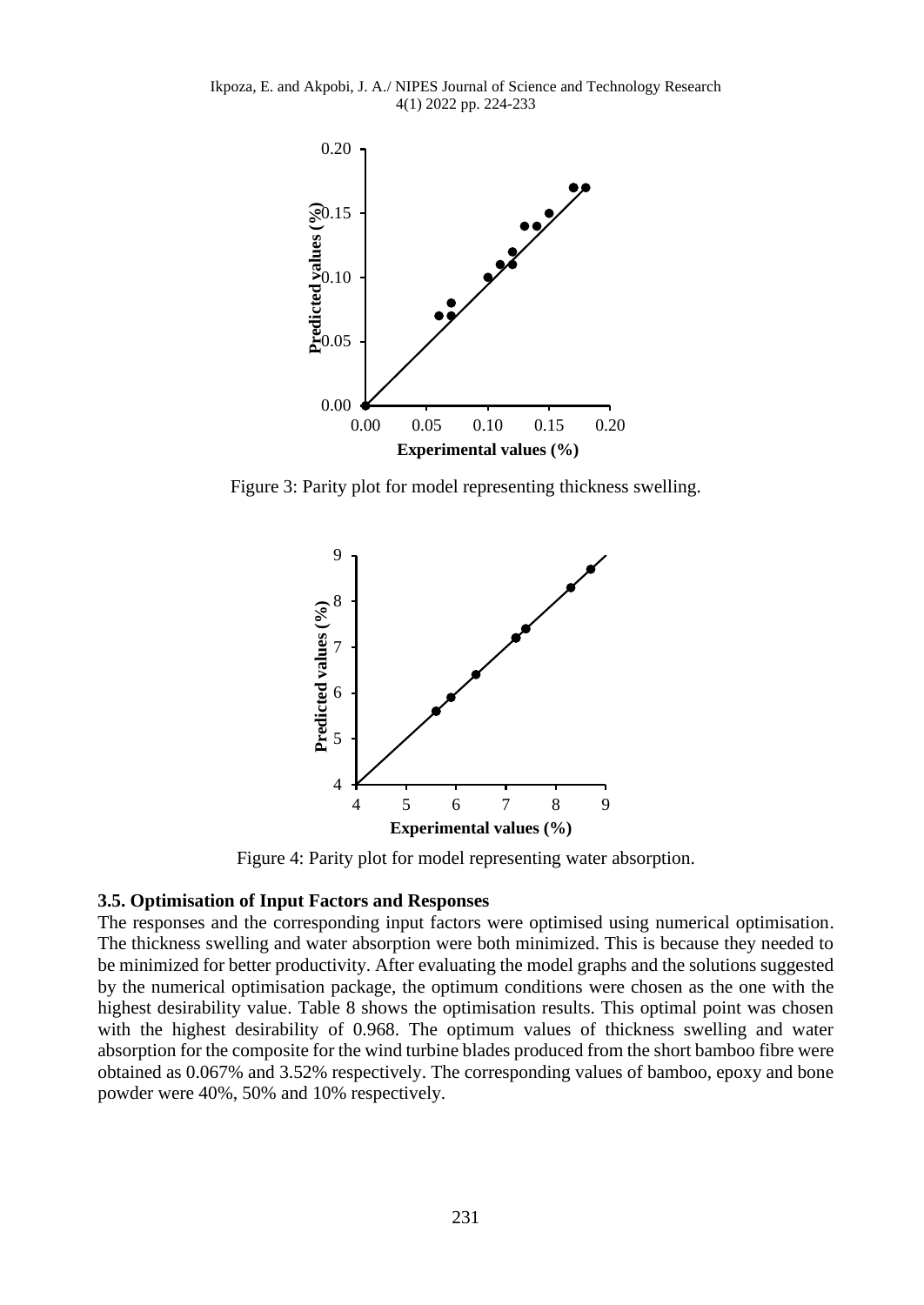| Ikpoza, E. and Akpobi, J. A./ NIPES Journal of Science and Technology Research |                         |  |  |
|--------------------------------------------------------------------------------|-------------------------|--|--|
|                                                                                | $4(1)$ 2022 pp. 224-233 |  |  |

| Variable                   | Value  |
|----------------------------|--------|
| Bamboo                     | 40%    |
| Epoxy                      | 50%    |
| Bone powder                | 10%    |
| Minimum thickness swelling | 0.067% |
| Minimum water absorption   | 3.52%  |
| Desirability               | 0.968  |
|                            |        |

Table 8: Optimisation results.

#### **3.6. Comparison with previous works**

In a previous work [15], it could be seen that the water uptake of epoxy/glass fiber composites, was about 1.1% after subjected to water absorption compared to this work at 3.35%.

### **4. Conclusion**

In this study, the physical properties of a composite produced from short bamboo fibre and carbonized bone particles in an epoxy matrix for the potential use for small scale horizontal axis wind turbine blades, was investigated. The following conclusions were drawn:

- i. A new hybrid composite material produced from short bamboo fibre with carbonized cow bone using epoxy as a binder for potential use as a lightweight engineering material has been formulated.
- ii. The optimum values of thickness swelling and water absorption for the composite produced from the short bamboo fibre were obtained as 0.067% and 3.52% respectively with corresponding values of bamboo, epoxy and bone powder of 40%, 50% and 10% respectively.
- iii. ANOVA results shows that the model terms were significant indicating that changes in the levels of bamboo, epoxy and bone powder will have a significant influence on the physical properties of the new lightweight engineering material produced from the short bamboo fibres.

### **5. Conflict of Interest**

There is no conflict of interest associated with this work.

### **References**

- [1] Kalagi, G.; Patil, R.; Nayak, N. Natural Fiber Reinforced Polymer Composite Materials for Wind Turbine Blade Applications. Int. J. Sci. Dev. Res. 2016, 1, 28–37.
- [2] Holmes, J.W.; Sørensen, B.F.; Brøndsted, P. Reliability of Wind Turbine Blades: An Overview of Materials Testing. In Proceedings of the Wind Power Shanghai 2007, Shanghai, China, 1–3 November 2007.
- [3] Holmes, J.W.; Brøndsted, P.; Sørensen, B.F.; Jiang, Z.H.; Sun, Z.H.; Chen, X.H. Development of a Bamboo-Based Composite as a Sustainable Green Material for Wind Turbine Blades. J. Wind Eng. 2009, 33, 197–210. [CrossRef]
- [4] Gutu, T. (2013). A Study on the Mechanical Strength Properties of Bamboo to Enhance Its Diversification on Its Utilization. International Journal of Innovative Technology and Exploring Engineering, 2(5), pp. 314-319
- [5] Asuke, F, Aigbodion, V.S., Adulwahab, M., Fayomi, O.S.I., Popoola, A.P.I., Nwoyi, C.I. and Garba, B. (2012). Effects of bone particle on the properties and microstructure of polypropylene/bone ash particulate composites. Results in Physics, 2, pp.  $135 - 141$
- [6] Adewole, T. and Oladele, I., (2015). Effect of Cow Bone Ash Particle Size Distribution on the Mechanical Properties of Cow Bone Ash-Reinforced Polyester Composites. Chemistry and Materials Research, 7(3), pp. 40 - 46
- [7] Ikpoza, E. and Akpobi, J.A. (2021), Composite Produced from Continuous Bamboo Fibre with Carbonized Bone Particles in An Epoxy Matrix: Evaluation of Physical Properties, NIPES Journal of Science and Technology Research, Vol. 3(1), pp.188 - 201